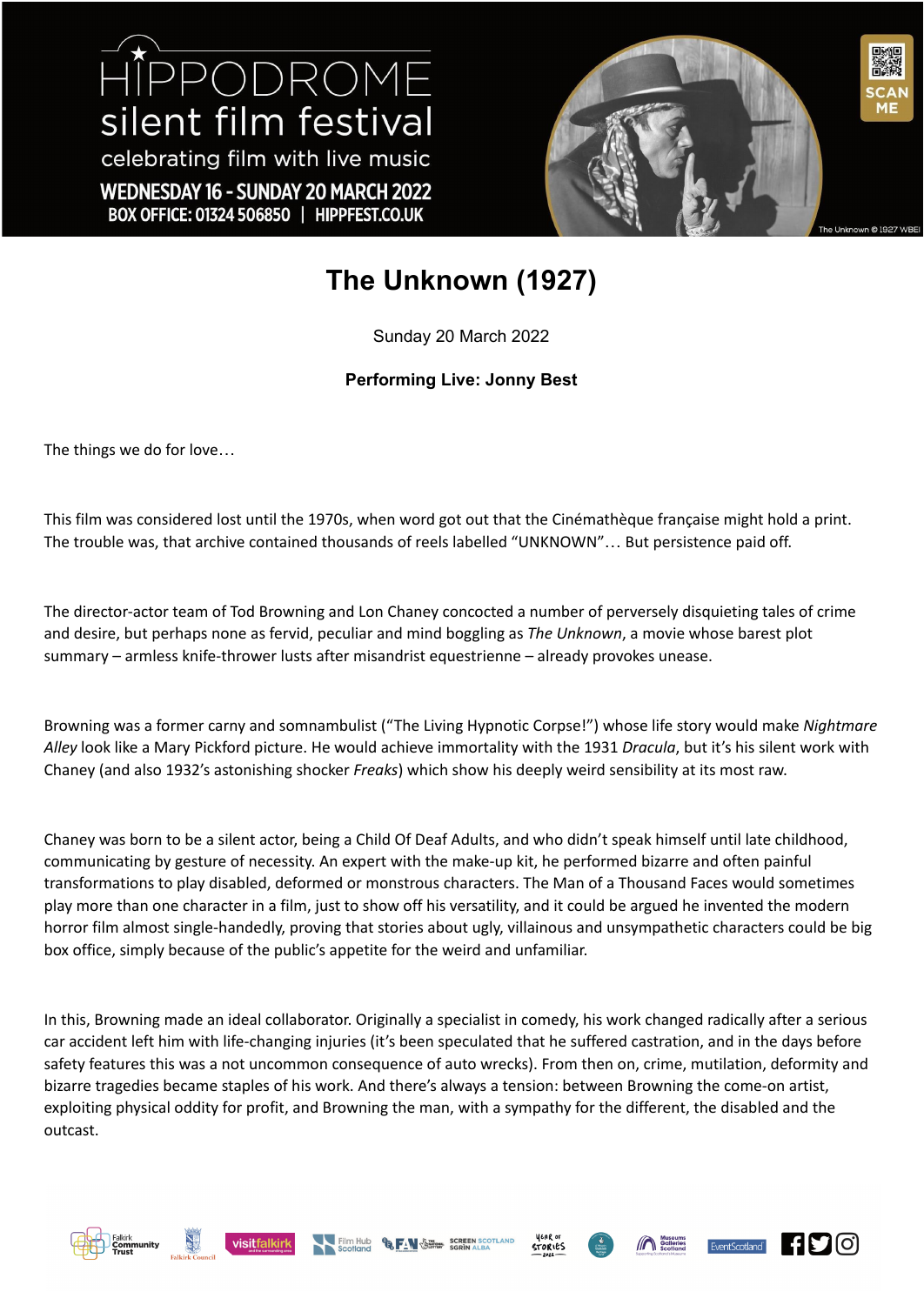## HIPPODROME silent film festival celebrating film with live music WEDNESDAY 16 - SUNDAY 20 MARCH 2022 BOX OFFICE: 01324 506850 | HIPPFEST.CO.UK



Like *Freaks*, and 1927's John Gilbert vehicle *The Show*, *The Unknown* is one of Browning's circus stories. It's a world he certainly knew well, though whether he loved it is hard to say. In his movies, the circus is typically a place of terror and violence. For Chaney too: his two clown movies, *He Who Gets Slapped* and *Laugh, Clown, Laugh*, are dark and tragic.

It's extraordinary that both Browning and Chaney found a sympathetic home, at least for a while, at Metro/MGM, generally the most respectable and conservative of the major studios. But Chaney was an exception. His audiences knew what they were going to get – sort of. It's a quality summed up in the title of this film, but to which adjective the words weird, unexpected, creepy and bizarre could be added. By the coming of Browning's *Dracula* in '31, this kind of cinema would be formalised as the horror movie, but as yet it was a field consisting basically of a solitary star, Chaney.

Still, even by Browning and Chaney's standards, this is one insane film. At the film's climax, Chaney gets some of the greatest reaction shots of his career, a spectacle of mounting horror and psychopathic fury. In melodrama, the situations may be as unbelievable as you like, in order to give just a little protective distance from the feverish and alarming emotions…

The story of *The Unknown* is one of mad love, and the film has a great leading lady to inspire it. Joan Crawford, aged twenty-one, was a relative newcomer. Soon, MGM would make her a great star with a trio of roles that took her from the silents into the talkies – *Our Dancing Daughters, Our Modern Maidens* and *Our Blushing Brides*. In them, Crawford discovered the character she'd play most consistently, the working girl struggling to chart a virtuous path through the temptations and threats of modern life. Here, she's something else again, as Nanon, the ringmaster's frigid daughter. She can't bear to be touched. Chaney, as the armless knife-thrower (he uses his feet, a typical Chaney triumph of physical acting, enhanced by the careful use of a genuine amputee as double) is the only man she can bear. But he has a dark secret…

The movie makes splendid use of Crawford's demented artificiality, a quality she was able to keep in check in her best-known roles but which was apt to erupt in her more camp performances, and in many of her real-life appearances. Everyone here is a grotesque, a caricature, at the service of Browning's ludicrous but oddly compelling narrative.

Though *The Unknown's* morbid anxieties take Crawford far from the terrain she'd soon conquer, they're a dry run of sorts for her career's remarkable third act, when *Whatever Happened to Baby Jane* saw her reinvent herself as a kind of movie monster, personifying Hollywood's fear of ageing, of powerful women, and of, yes… the unknown.